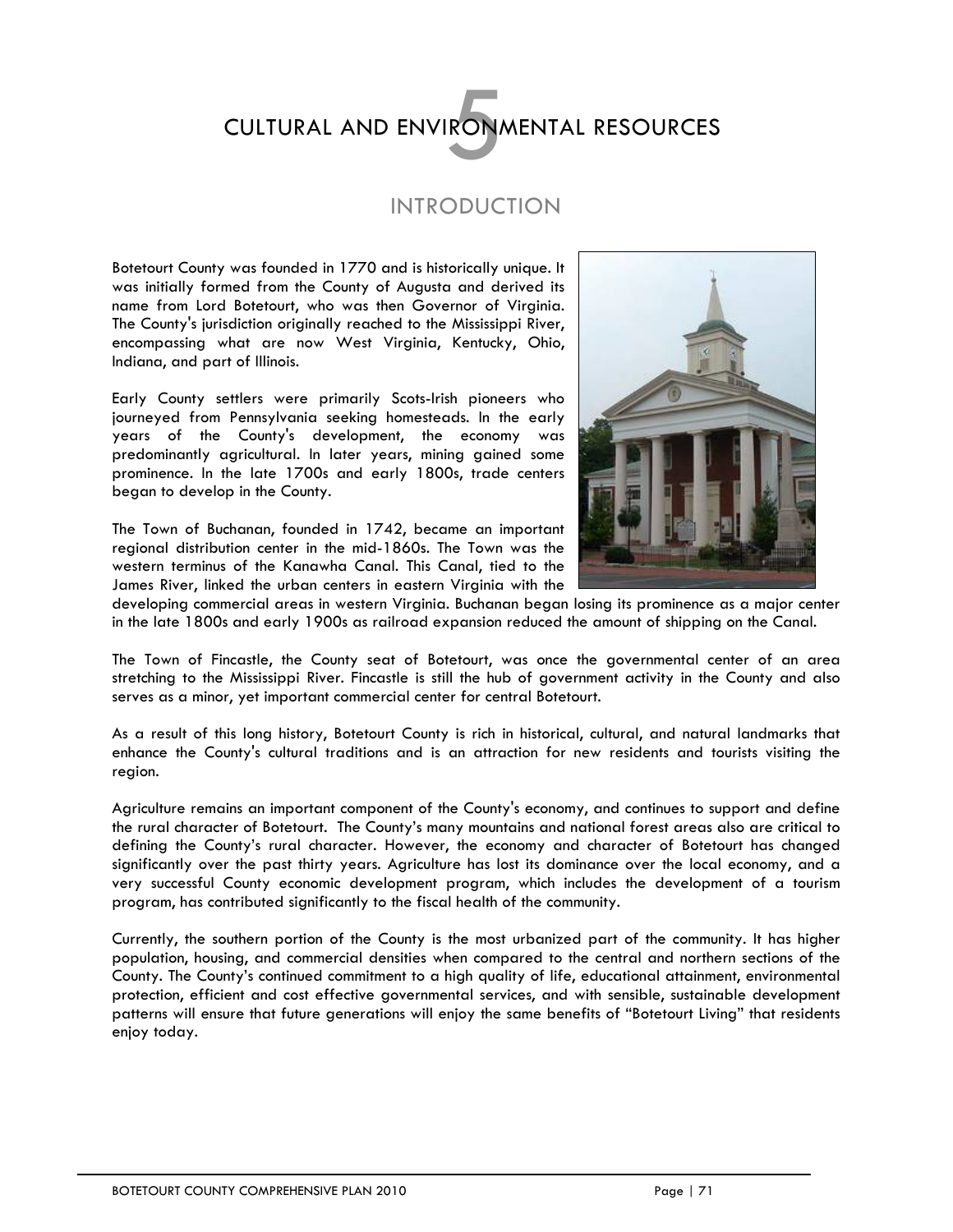### **BACKGROUND**

Botetourt County's natural and cultural environment is characterized by many factors that both promote and impede the development of land. The attractiveness of the County promotes growth as the area continues to attract new residents, many who retreat to the area for retirement. The geographical dynamics of the area impede some growth, displacing it to either dense areas along main corridors, around existing incorporated towns, or dispersing it across the rural landscape. Dispersed residential growth is the top threat to preserving the existing rural character of the County in the future. More often than not, agricultural land is lost to new residential development, with some agricultural land converting to commercial uses. The historic, environmental, and even the agricultural quality of Botetourt County creates a nexus of loss and gain that must be addressed through various land use and growth policies that influence development and preserve the rural landscape.

#### *Agricultural/Rural/Mountain Preservation*

Over the years, the industry of agriculture has been affected by shifts in population and loss of traditional farming lands. Land trends across Virginia reflect a shifting in population from traditional urban areas to rural lands. Much of the development occurs as land intensive forms of development such as residential subdivisions and commercial development in patterns that are typically auto-dependant. When new development occurs on farms that have been sold to developers, these traditionally agricultural areas are caught in a conflict between new and old land uses. The resulting patchwork of development creates conflicts between agricultural and new land uses, generating traffic and future development pressures. Even though Botetourt County has seen a recent slow-down of residential, commercial and industrial growth, when the economy recovers, there will likely be renewed pressure on the County's agricultural and forested areas to be rezoned and developed. Agricultural statistics contained in the Land Use section of this plan show a continuing trend towards the loss of agricultural land uses and farms. Of equal concern are inappropriate patterns of development on environmentally sensitive lands such as the steep sloped properties located at higher elevations at or near mountain ridge tops.

#### *Historic Preservation*

Preserving historic resources is vital to maintaining the County's cultural heritage and also represents a significant opportunity for development of tourism as an economic resource. The three main steps to historic preservation are 1) identification, 2) recognition, and 3) protection of historic resources. Identification means inventorying the historic resources in a community and understanding their importance; this was completed recently prior to initiation of this plan update. Historic designation provides recognition for particularly significant sites, but does not protect them. Protection comes primarily through local historic districts implemented through the zoning ordinance or by a property owner placing a site or structure under an historic easement.

Currently, there is little control of the effect of development on historic resources. While there is a historic state designation program, it is up to the County to further determine incentives for maintaining historic properties. The lack of adequate protection mechanisms makes existing historic resources susceptible to negative impacts of development, including demolition.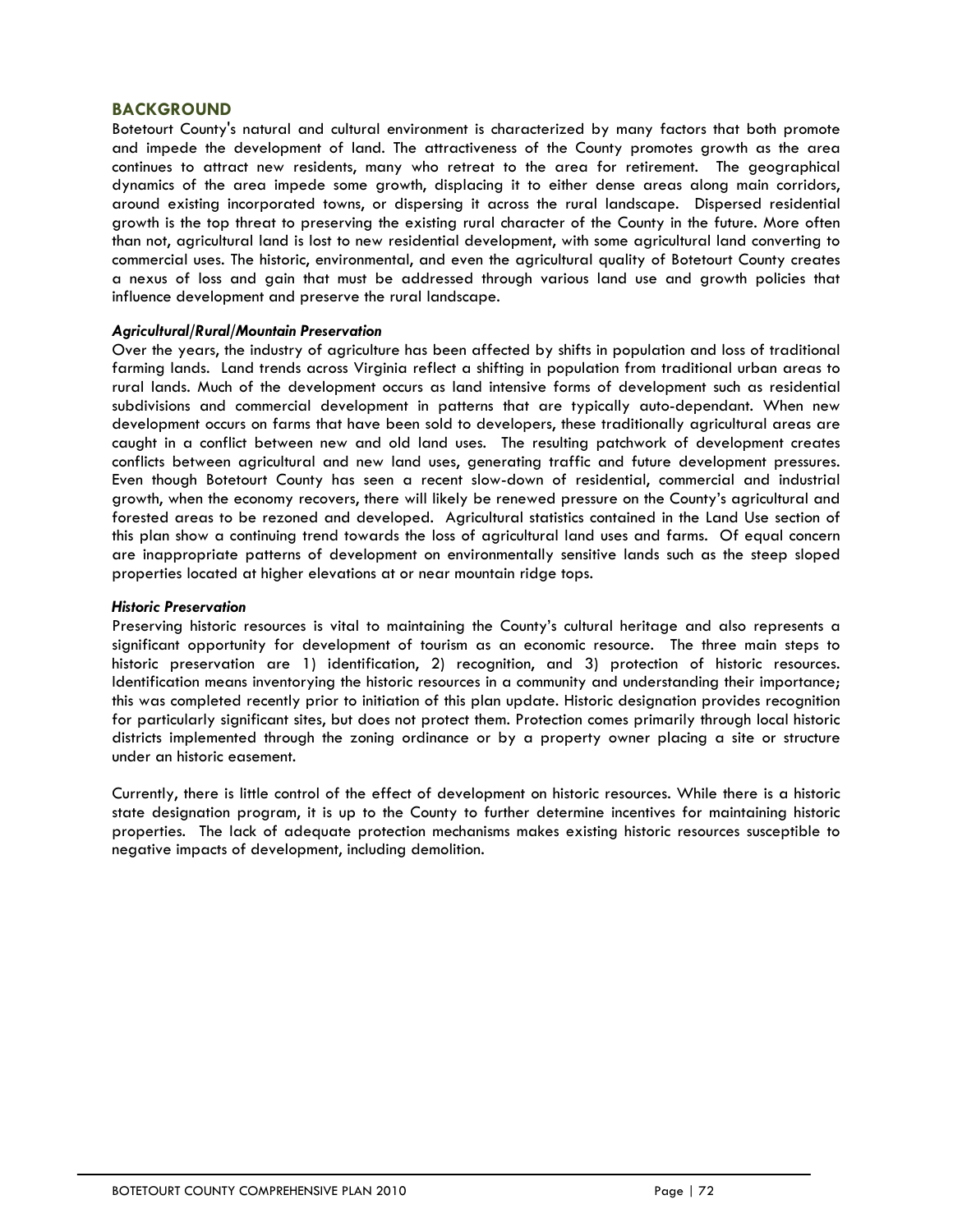# **Cultural and Environmental Resource Analysis**

#### *Historic Resources*

Botetourt County continues to be a community rich in history. This history is evident through the numbers of structures and sites that have been identified as worthy of preservation for future generations. A listing on the Virginia Landmarks Register or the National Register of Historic Places is an honor but not a guarantee that these historically significant properties are protected from demolition or degradation. This is particularly true in rapidly growing jurisdictions where new development can significantly impact historic properties and their character.

# *Properties Listed on the National Register*

Properties and districts in Botetourt County that are currently listed on the Virginia Landmarks Register and the National Register of Historic Places include the following (Map 18 – Historic Resources):

Anderson House (011-0056) Annandale (011-0041) Breckenridge Mill Historic District (011-0187) Buchanan Historic District (180-0028) Callie Furnace (011-0065) Catawba Furnace (011-0040) Fincastle Historic District (218-0051) Greyledge (011-0010) Hawthorne Hall (011-0037) Lauderdale (011-0048) Nininger's Mill (011-0057) Phoenix Bridge (011-0095) Prospect Hill (011-0185) Santillane (011-0032) Thomas D. Kinzie House (011-5034) Varney's Falls Dam (011-0068) Wheatland Manor (011-0038) Wiloma (011-0039) Wilson Warehouse (180-0006)

*Properties Evaluated by Virginia Department of Historic Resources (VDHR) National Register Evaluation Team and Determined Eligible for National Register Listing*

The following properties have been evaluated by the VDHR National Register Team and determined eligible for listing on the state and national registers.

Bryan McDonald, Jr. Farm House (011-0021) Bowyer-Holladay House, Lewis Holladay House (011-0028) George Botetourt Rader House (011-0058) Roaring Run Furnace (011-0063) Henry Stair House (011-0082) Emanuel Episcopal Church (011-0109) Camper/Cronise House (011-0116) James River & Kanawha Canal Tunnel (011-0144) Jeter Barn (011-0176) Fort Fauquier, Lipes Site, Looney Mill Creek Site (011-0184) Bessemer Archaeological Site (011-0188) Bridge # 6100, Route 817, Craig Creek Bridge (011-0404) Daleville College Historic District (011-5095) Blue Ridge Hall (011-5096) The Iron Industry of Virginia (011-5116) Gala Site (011-5155)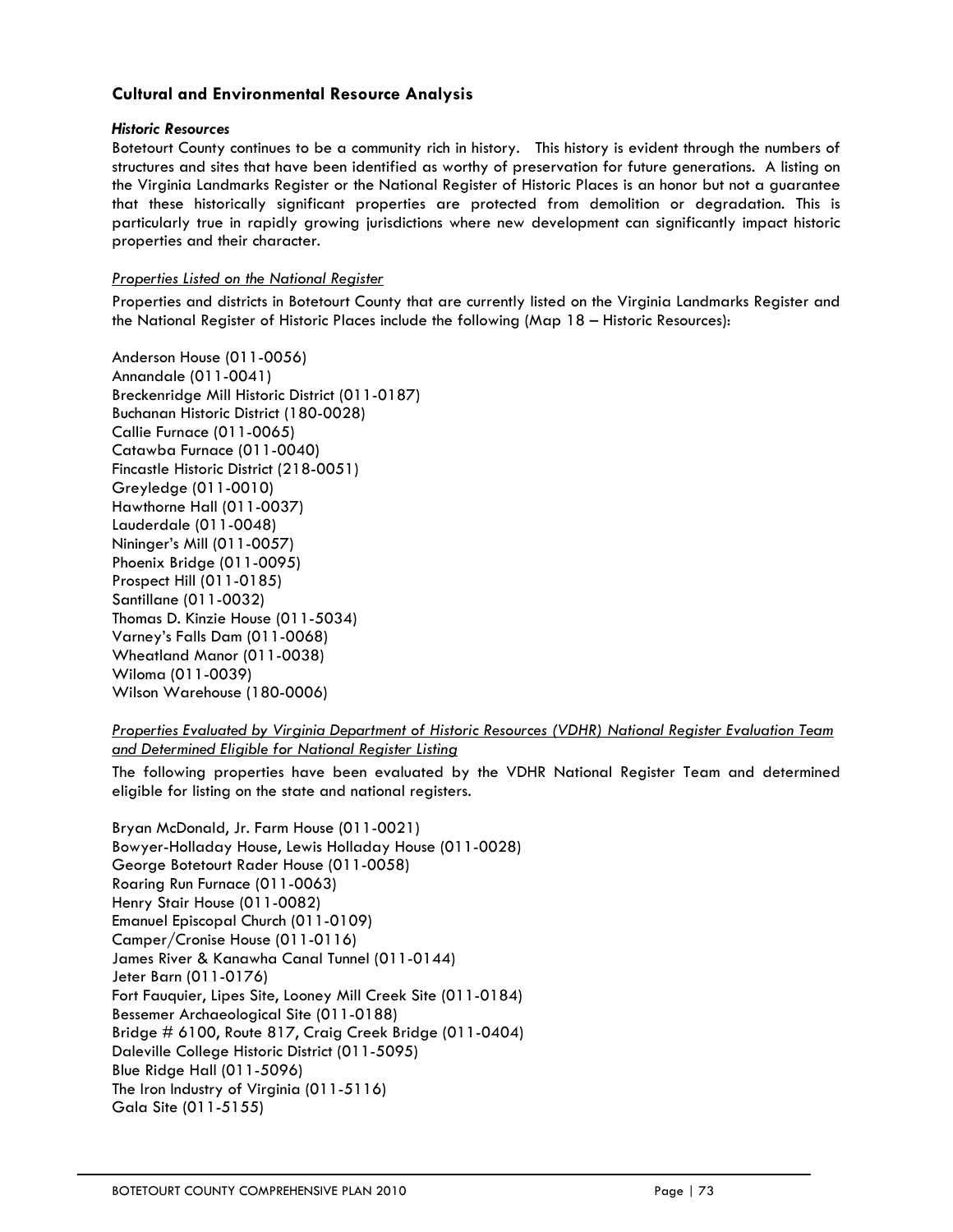### *Properties Potentially Eligible for National Register Listing*

As a result of a field survey, the following properties and districts are identified as being potentially eligible for listing on the state and national registers and recommended for further investigation and/or intensive-level survey so that they can be formally evaluated by the VDHR National Register Evaluation Team:

Eagle Rock Historic District Fox Folly Farm (011-5403) Glen Wilton Historic District Glencoe (011-0034) Hammit House (011-5216) Mill Creek Manor (011-0020) Mulberry Bottom (011-0049) Oakland (011-0050) Shadowlands (011-5203) "Soldier's Retreat" (011-0181) Spec Mine Facilities (011-5143) Springwood Historic District Stonelea (011-0035) Town of Troutville Historic District William Booze Farmstead (011-5171) Greenfield Plantation Site (011-0026)

Owners of historic properties have significant control over their condition and long-term viability. A variety of state and federal programs have been established to provide incentives to owners to maintain, restore and preserve historic properties. Botetourt County can also play an important role in the long-term preservation of these sites. Specific public actions could include directing property owners to available preservation incentive programs and considering the impact on historic resources when evaluating development proposals.

#### *Natural Environment*

Notwithstanding public investment in roads and utilities, and public policies pertaining to zoning and other development standards, the development potential for land is dependent in large part on its natural characteristics such as slope, elevation and soil types. These natural characteristics should be a major factor for consideration when land is proposed for development in the County. Development proposals should respect the natural features of a site. Natural resources, that are economically valuable and that are susceptible to damage or reduction in value by other land uses, should be protected. Prime agricultural lands, significant geologic formations, surface and ground waters and air quality are examples of such natural resources.

#### *Geology and Soils*

Subsurface geology, soil characteristics and topography are three highly interrelated factors that can influence the development potential of property. Igneous, metamorphic, and sedimentary rocks that range from Mississippian to Precambrian in age underlie Botetourt County. Along the Blue Ridge, granite, granodiorite, diorite, unakite, quartzite and phyllite are found. Sedimentary shale, limestone, and dolomite are dominant in the valleys. The Appalachian Mountains are comprised of sedimentary sandstone and shales. The characteristics of limestone yield good wells and free flowing springs for many County property owners; however, the valley regions of the County are likewise susceptible to groundwater pollution. Limestone geology can also present significant challenges to property development including sinkhole formation and long term reliability of groundwater supplies due to multiple developments using and drawing down a single ground water source.

Soils can also play a role in the development potential of property. The United States Department of Agriculture completed a detailed soil survey of the County in 1994. There are 12 general soil classifications for the County (Map 19 – Soils). The 1994 Botetourt Soil Survey provides general information for these classifications as well as detailed information on more specific types of soils.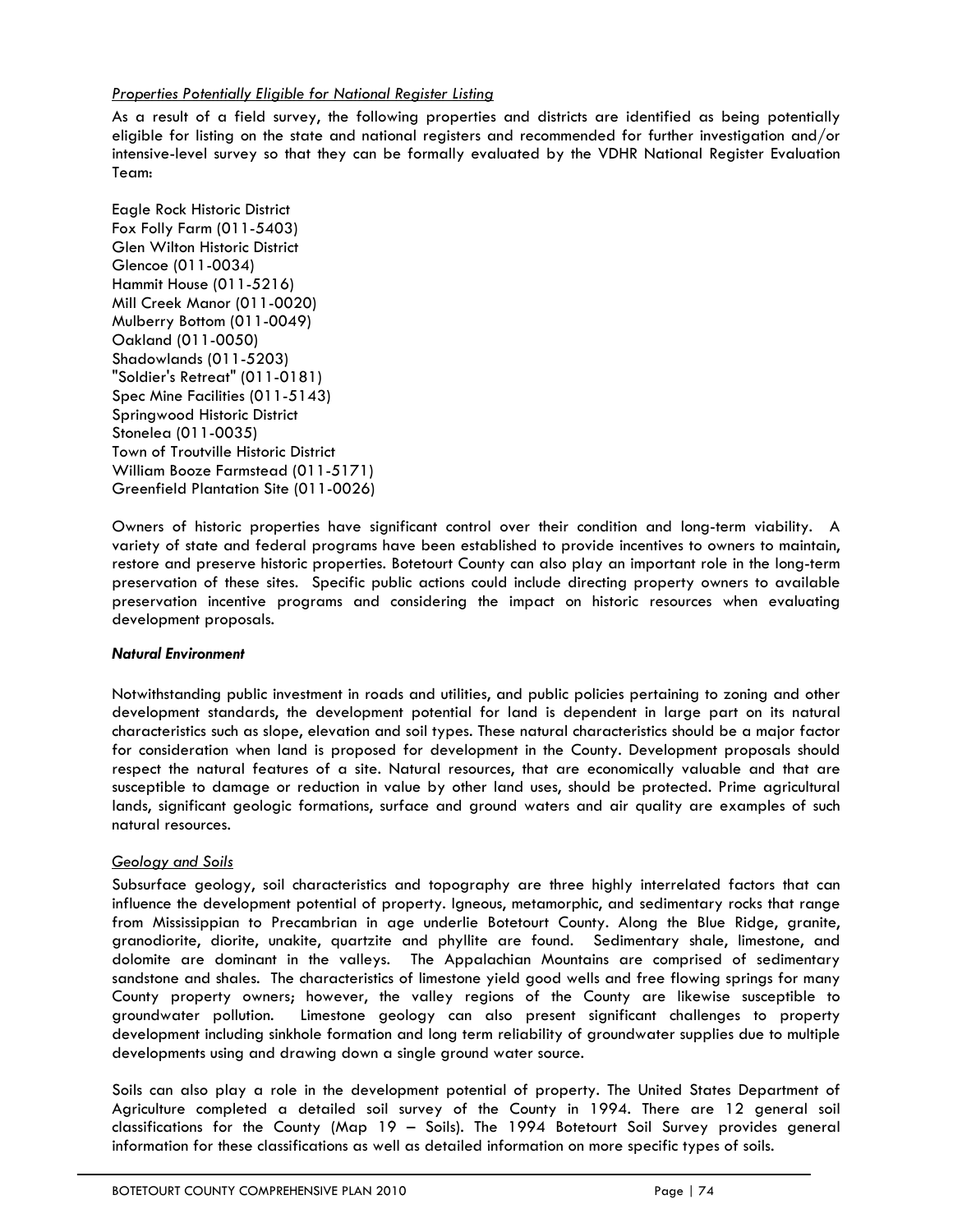# *Topography*

Topography is another important aspect in planning for land development. Steep slopes often preclude intensive land development due in part to their natural erosive tendencies, but also because of necessary increases in development costs. It is imperative that any type of steep slope development be undertaken with the highest sensitivity for environmental considerations, including soil stability. The general topography of Botetourt County was mapped and discussed as part of the RVARC's 1977 report entitled Regional Inventory of the Fifth Planning District Commission (Map 20 - Slopes). The report presented four slope classifications and the constraints associated with each.

**Classification 1** -- level land (0-8 percent slope): this land is flat to moderate and capable of many types of development. Areas in this classification include central Botetourt (north to Fincastle), lands along the James River, Craig Creek, and the land surrounding Cloverdale and Daleville.

**Classification 2** -- rolling land (8-15 percent slope): this land can be developed for residential use with larger lots. Development of intensive residential, commercial and public uses would require different types of foundations than land in Classification 1. Classification 2 lands are well suited for pastures and certain other agricultural uses. Areas in this classification are scattered throughout the County.

**Classification 3** -- hilly land (15-25 percent slope): the lands in this classification may be suitable for residential uses provided lot size and careful site planning is used to fit the development to the topography. This slope classification limits intensive development, as well as placement of public facilities. Agricultural activities would be limited to passive activities, such as pastureland. Areas in this classification include lands along the foothills of mountains.

**Classification 4** -- steep slopes (25 percent slope and greater): this land is generally considered unsuitable for any type of intensive development or cultivation. The best use of this land is for limited outdoor recreation, wildlife management, and watershed maintenance. Areas in this classification include lands adjacent to the Blue Ridge Parkway; lands bordering Craig and Alleghany Counties; and the land northeast of Eagle Rock to the Rockbridge County border and north of Buchanan.

Any efforts to guide future development to locations that are topographically suitable must be done with an understanding of the significant environmental benefits that will accrue. Such efforts must also respect and address legitimate property right interests. A programmatic approach based upon both public regulation and private incentives has the potential to be an effective strategy to ensure both appropriate development locations and appropriate development techniques. It is also important to remember programs that discourage or limit development on steep slopes will likely redirect development demand and will most likely channel development to the south central portion of the County where land is in high demand based upon its topography, access and presence of utility services.

# *Air Quality*

Air quality is an important factor in local land use planning as indicated in the Federal Clean Air Act (CAA) of 1970 and subsequent amendments. The CAA requires the U.S. Environmental Protection Agency to develop and issue criteria for local air quality to protect the public health and welfare. Both mobile and stationary sources contribute pollutants to the natural air environment. These pollutants influence air quality in Botetourt County and across the Roanoke Valley. Due to prevailing wind patterns and topographic considerations, discharged air pollutants can, and do, travel hundreds of miles, affecting communities far from their source.

In recent years, air quality readings in the Roanoke Valley have indicated that the Valley occasionally exceeds federal standards for ozone. If formally declared to be in violation of these federal standards, Roanoke Valley jurisdictions, including Botetourt, would be formally designated a "nonattainment area" and would be subject to more stringent Clean Air Act requirements. Communities with nonattainment status would be subject to a four-part federal compliance plan requiring that (1) long range transportation plans not negatively impact air quality, (2) new or expanded industrial operations be subject to stringent source reviews, (3) local pollutants be reduced on a yearly basis, and (4) a ten-year air quality maintenance plan be prepared to ensure continued air quality compliance.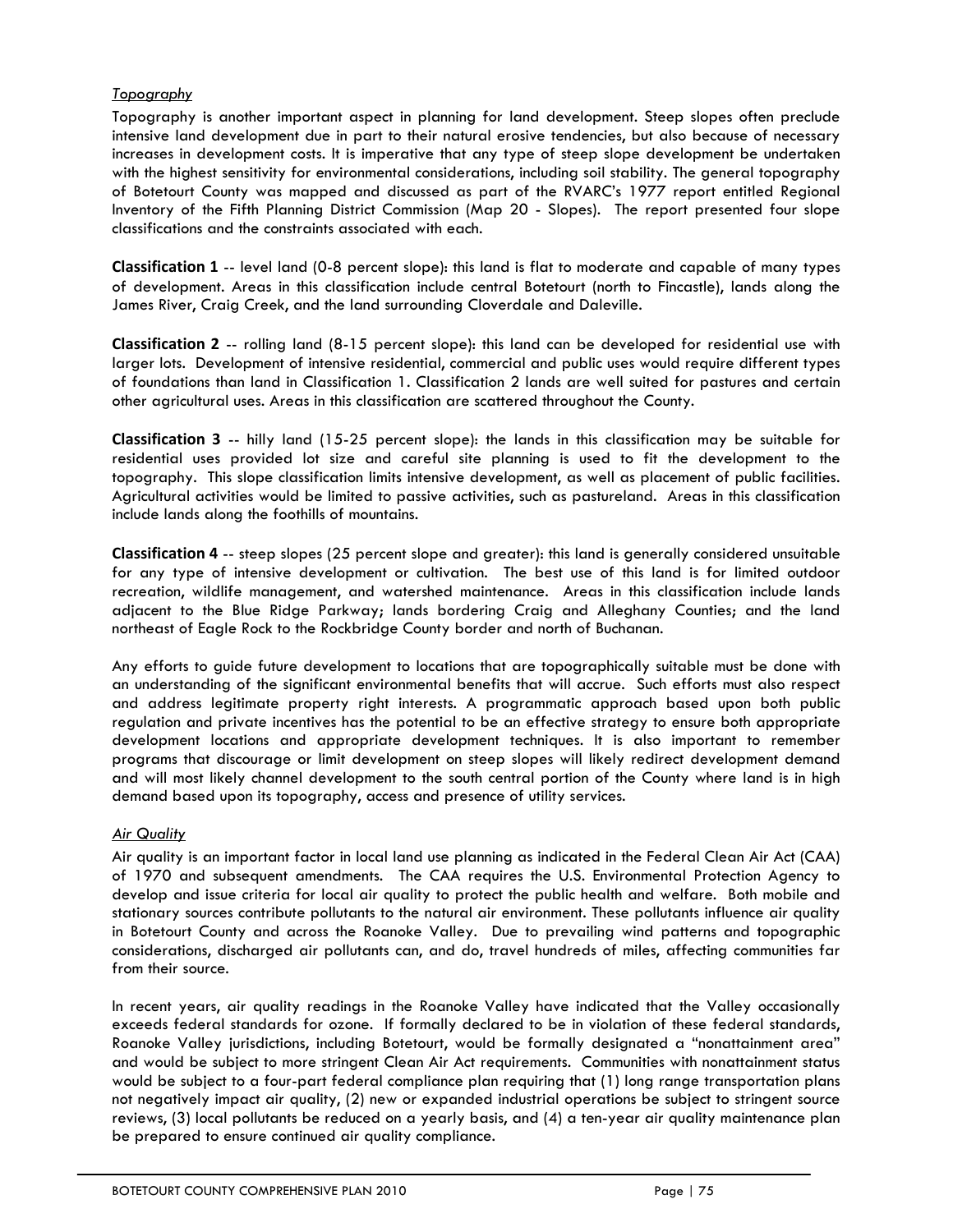As a proactive strategy to avoid formal non-attainment status, Botetourt County and other Valley jurisdictions agreed in 2002 to form an "Early Action Compact" to develop a formal Ozone Early Action Plan (OEAP) to address air quality issues. This OEAP does not mitigate or reduce the Valley's responsibility to improve air quality. Rather, the preparation of the OEAP is a local, state and federal partnership to improve air quality. The OEAP (1) gives more local control in the selection of emission reduction measures, (2) avoids the local stigma of becoming a nonattainment community, and (3) allows a faster cleanup of air quality.

Botetourt County's air quality situation increases the importance of considering air quality impacts when evaluating long-range transportation improvements, economic development opportunities, and major land use decisions. Long range transportation planning should consider the benefits of mass transit and other alternative forms of transportation other than the automobile. Local economic development programs should continue their long-term historic emphasis on encouraging "clean industries". Finally, intensive land use development proposals in the more rural portions of the County should be evaluated partially on the basis of required commuting distances for residents or employees.

### *Surface Water Resources*

As Map 22 (Watershed Basins) indicates, the southernmost portion of Botetourt County lies in the Roanoke River Basin. However, the majority of the County is in the James River Basin, the major source of drinking water for the County. The James River begins near the Botetourt-Alleghany County line where the Jackson and Cowpasture Rivers merge. Several important tributaries (Craig Creek, Catawba Creek, and Looney Creek) feed into the James. Other major creeks also contribute to the County's surface water resources. These include Back Creek, Mill Creek, and Little Patterson Creek, all within the James River Basin, and Tinker Creek which lies within and contributes to the Roanoke River Basin.

The County's surface water resources are significant environmental features, enhancing and contributing to the County's quality of life and recreational opportunities. They also are a source of periodic surface flooding within the County. Map 23 (100 Year Floodplain) shows the approximate location of 100-year floodplains in the County as designated by the Federal Emergency Management Agency (FEMA). The County participates in the federal flood insurance program and restricts the design and location of new development within 100-year floodplain areas. In exchange, County residents within flood-prone areas are eligible for subsidized federal flood insurance.

The James River flows into the Chesapeake Bay, and a majority of the County lies within the Chesapeake Bay watershed. Because of the County's location in western Virginia, the County is not currently subject to the land use and water quality guidelines of the Chesapeake Bay Preservation Act (CBPA). To date, the County's administration of Virginia's erosion and sedimentation control laws represent the extent to which the County regulates the quality and quantity of surface water runoff. However, should future amendments to the CBPA or the federal National Pollution Discharge Elimination System (NPDES) program occur, Botetourt County may be required take additional programmatic and regulatory steps to manage the quality and quantity of surface water runoff. In anticipation of these requirements, some Virginia localities have voluntarily adopted environmental quality standards similar to the requirements of the Chesapeake Bay Act. Others communities are adopting Low Impact Development (LID) design standards as a strategy to achieve more environmentally sensitive development without the burden of additional development regulation.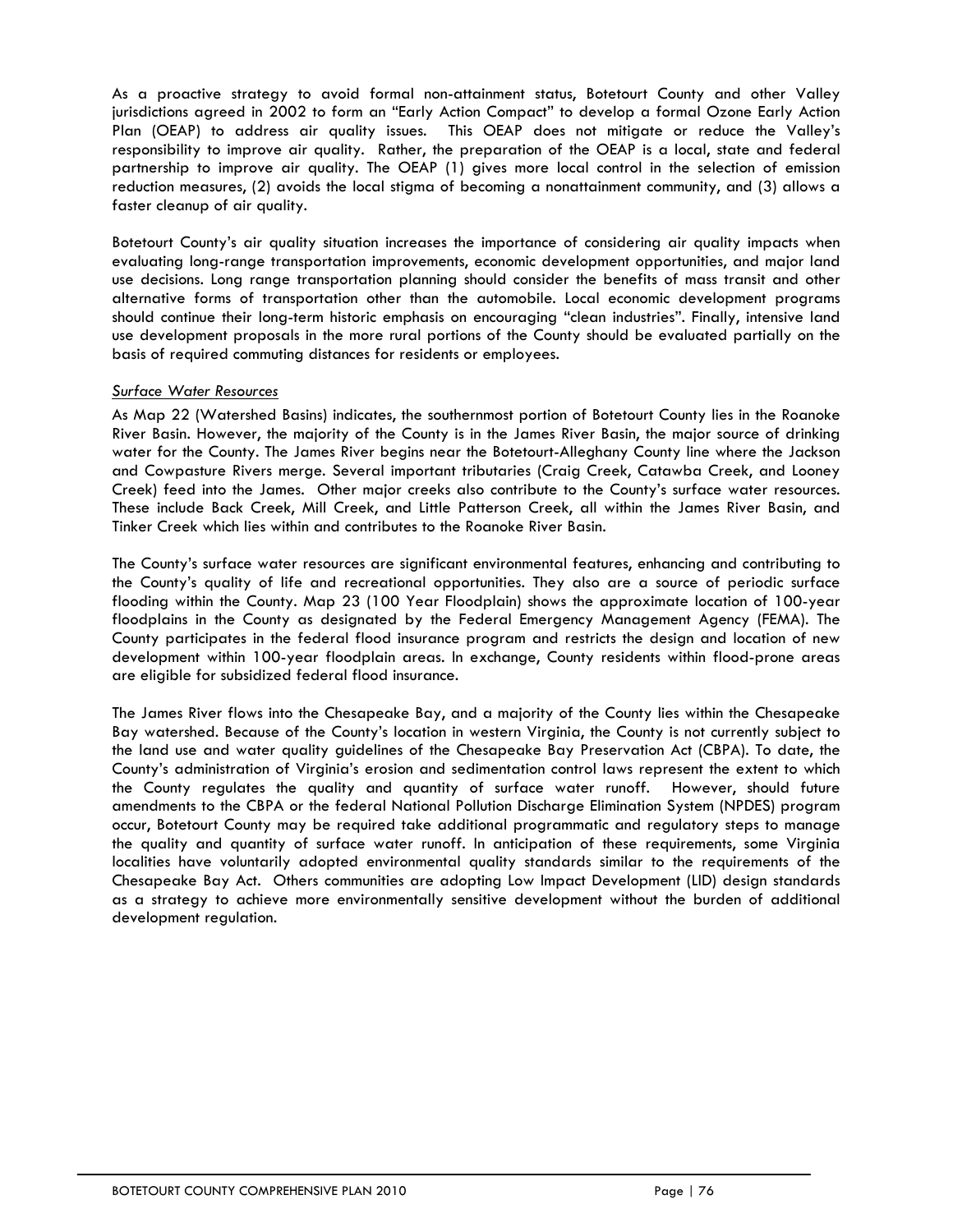### *Groundwater Resources*

Though there is an abundance of surface water flowing through Botetourt County, the majority of County residents and businesses use groundwater resources as their primary drinking water. These resources are available either through (1) individual wells, (2) private water provision and distribution systems that meet State Health Department standards, or (3) public water systems that are owned and maintained by Botetourt County.

Groundwater is that part of the subsurface water supply located within aquifers. The amount of water that an aquifer will yield depends on the porosity and permeability of the material at surface and subsurface levels. The yield of an aquifer is determined by the average annual recharge (influenced by climate and precipitation). Vegetation and slope of the land also affect perennial yield.

Groundwater is an important County water source for the foreseeable future. Although groundwater supplies are currently meeting the demands of Botetourt County residents and businesses, this source of water should not be taken for granted. All County citizens need to be aware of the competing demands on this resource, so that contamination and overuse do not occur. Wise management and control of this resource can ensure an adequate supply of clean water for years to come.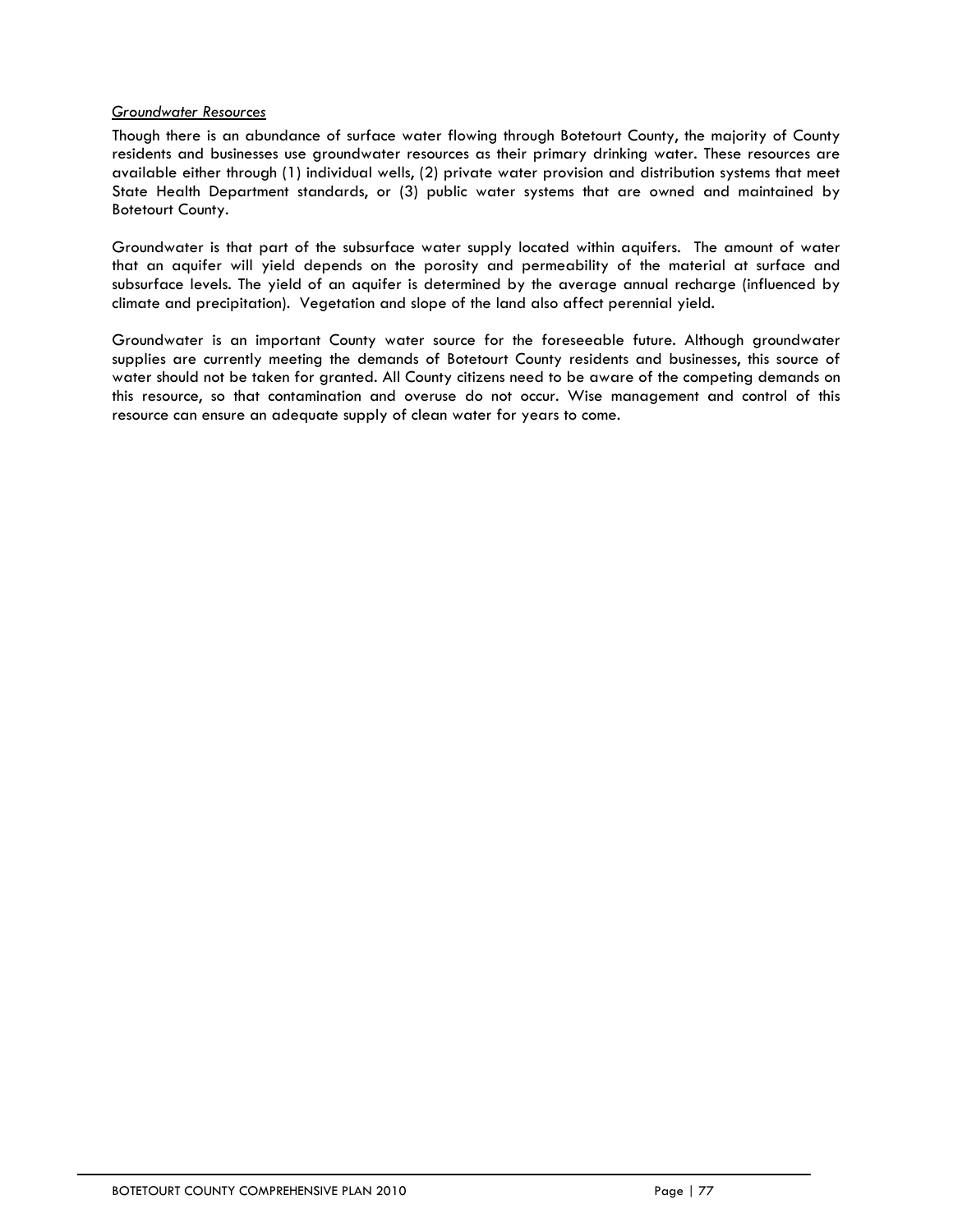# **GOALS, OBJECTIVES AND POLICIES**

# **Cultural and Environmental Resource Goals**

- To maintain and enhance the County's high standard of environmental quality.
- To ensure the preservation of areas and properties of natural, historic and cultural significance.
- To maintain and promote unique aspects and resources of the rural community.

# **Cultural and Environmental Resource Objectives**

- Enhance and protect Botetourt County's environment from adverse environmental impacts of land development through implementation and enforcement of local, state and federal environmental regulatory requirements.
- Enhance, preserve and protect areas of natural and rural significance.
- Enhance, preserve and protect historic features and buildings.
- Promote the County's proximity to the Appalachian Trail, National Forests, Blue Ridge Parkway and the James River.
- Maintain the County's predominantly rural character by ensuring that farming remains a viable livelihood and that farmland continues to be an available resource.

# **Cultural and Environmental Resource Policies**

- Continue implementation of the County's floodplain management regulations.
- Encourage new development to be connected to public water and sewer whenever feasible. If public facilities are not available, thoroughly evaluate the impact of the new development on groundwater supply and quality.
- Continue to enforce the County-wide erosion and sedimentation control laws.
- Cooperate with the Department of Forestry in the monitoring of timbering operations to ensure compliance with environmental requirements.
- Continue to participate in the regional Early Action Compact as a strategy to avoid an EPA designation as an Ozone Non-Attainment area.
- Continue to support the Department of Environmental Quality (DEQ) in its efforts to investigate pollution and maintain and improve water quality standards.
- Discourage land uses which would have a detrimental effect on the environment.
- Enforce standards for site development, construction and maintenance to minimize adverse impacts to the environment.
- Promote protection of the environment by identifying potential areas for low-impact county owned park and recreation development.
- Promote protection of the environment through the continued implementation of the County's solid waste management plan.
- Review and comment on proposed National Forest Plans to ensure a coordinated effort in the protection and management of forest resources in the County.
- Coordinate with Department of Forestry and the National Park Service in the protection and management of forest resources.
- Pursue programmatic and incentive-based regulatory approaches to the protection of mountain ridgelines and critical mountain viewsheds.
- Identify and protect critical viewsheds for their environmental, aesthetic, cultural, agricultural/forestal and recreational value.
- Define and identify priority areas for forestal, agricultural and open space conservation.
- Develop farmland and forestry retention programs, such as agricultural and forestal districts, to support open space protection efforts in Conservation and Agricultural areas.
- Continue the implementation and promotion of County's Conservation Easement Program
- Board of Supervisors should consider recommendations of the historic structures survey and implement as appropriate.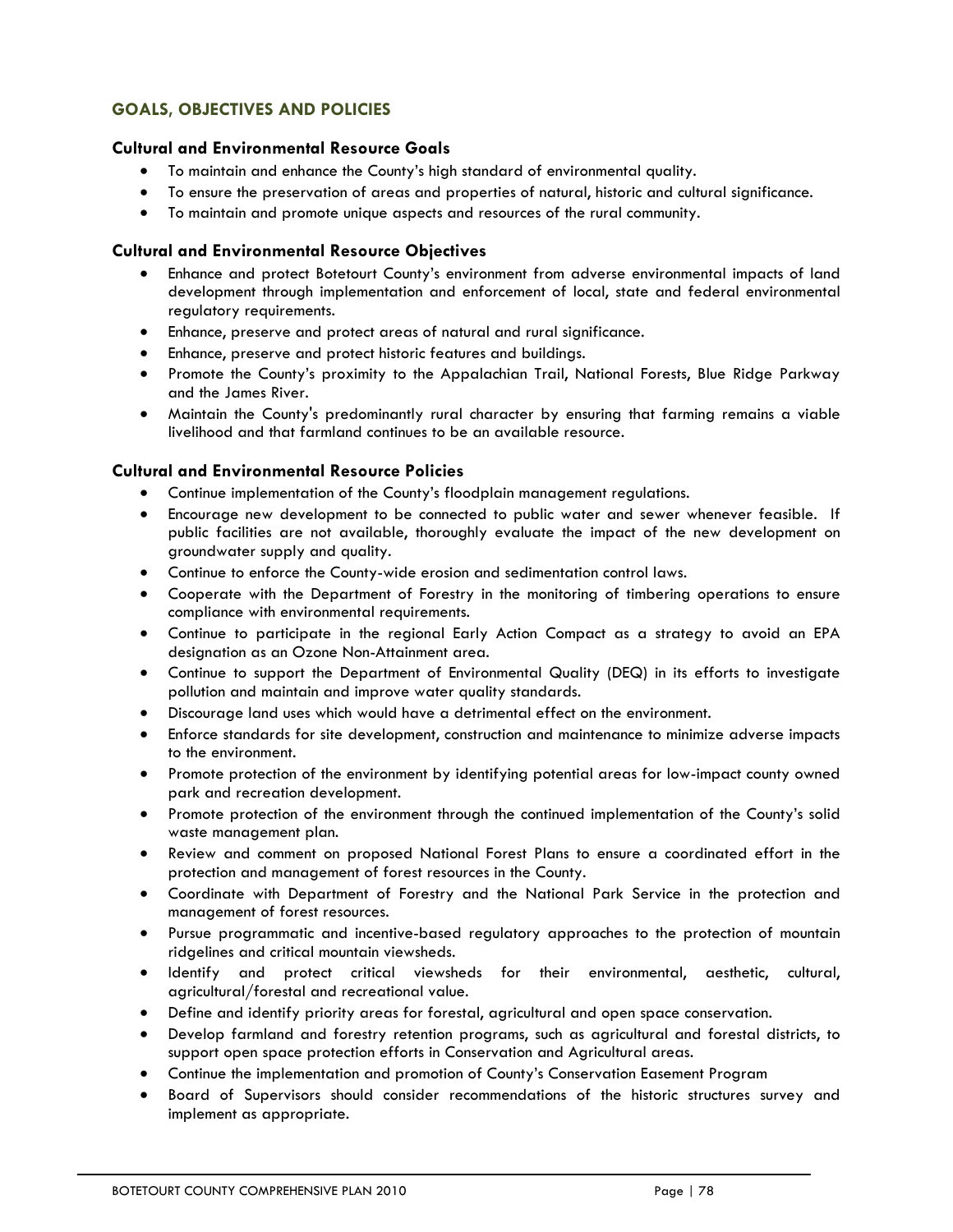- Develop and adopt land-use practices and regulations under the zoning ordinance that protect historic sites and structures and their gateways and provide adequate buffer areas.
- Encourage efforts to maintain and repair historic structures in the County, and support the donation of historic easements.
- Support local, regional and state efforts to develop and promote heritage tourism and eco-tourism opportunities in the County.
- Cooperate with the National Park Service, Department of Forestry and National Forest Service in the protection of the Blue Ridge Parkway and the Appalachian Trail.
- Encourage all future development at Blue Ridge Parkway interchanges and along the Upper James to be designed consistent with the character, culture and history of these valuable resources.
- Support local, regional and state efforts to develop and promote heritage tourism and eco-tourism opportunities in the County such as the Upper James River and Appalachian Trail.
- Provide support to working farms.
- Support the farmer's markets; continue to support the Daleville farmer's market.
- Develop farmland protection programs, such as agricultural and forestal districts, to support open space protection efforts.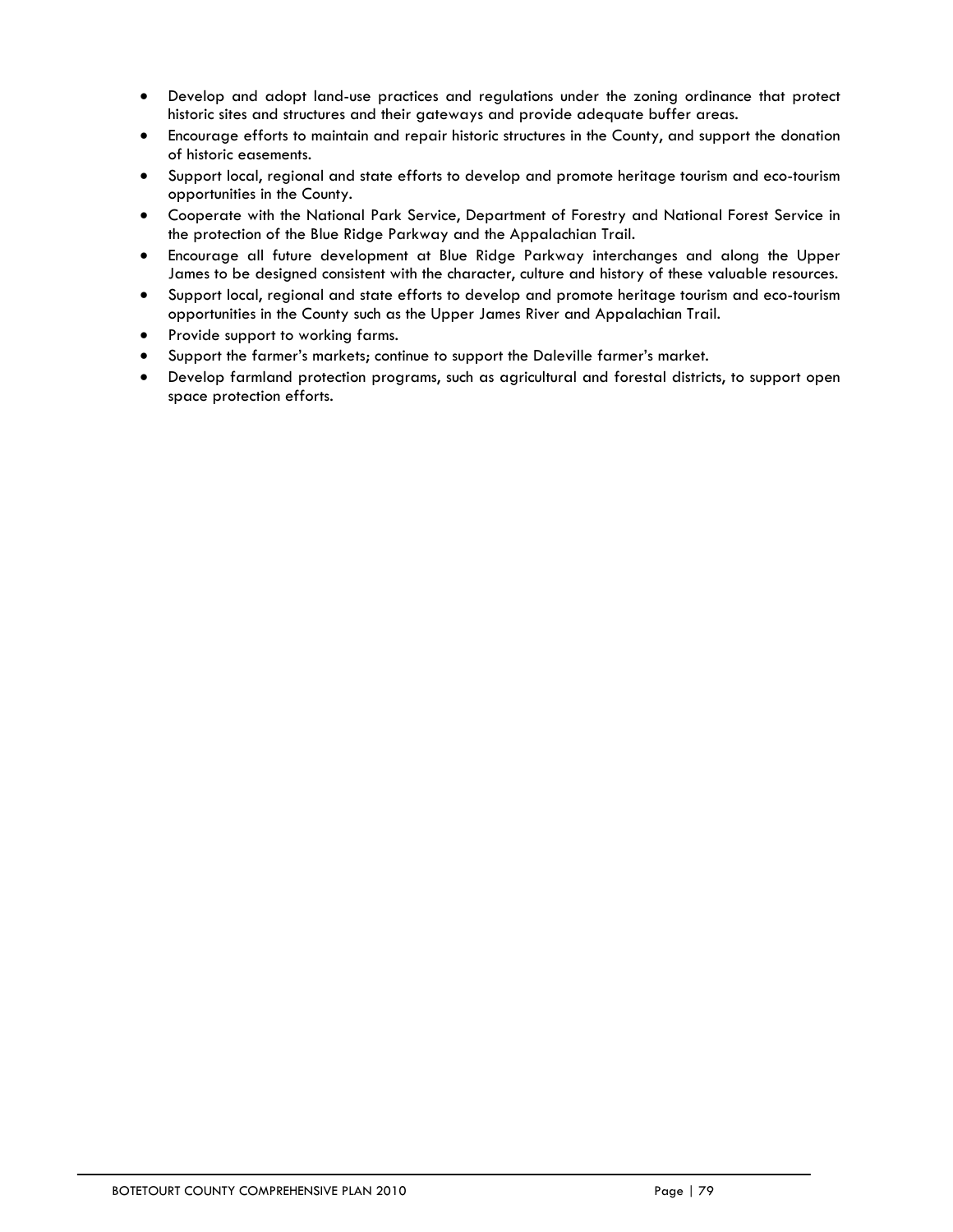# **IMPLEMENTATION STRATEGIES**

#### *Environmental Considerations*

Botetourt County should consider many environmental factors when reviewing for new development. The following are some recommendations for consideration:

- Consider the slope and general topographic characteristics of a property when evaluating proposals for the development of Class 3 and 4 properties. (Greater than 14% slope), encouraging and requiring appropriate design techniques that address the challenges of developing in steep terrain.
- Require the preparation of a groundwater impact analysis when major subdivisions and other large-scale developments are proposed.
- Consider and encourage the development of a broad range of programmatic and voluntary activities and incentives that address the appropriate development of Class 3 and Class 4 properties. Enhanced development guidelines and regulations for these properties should also be considered.
- Continue to participate in the Regional Early Action Compact as a way of proactively planning for air quality. In addition, the air quality characteristics of new development should be a factor considered when reviewing the impacts of new development.
- Explore creative ways to encourage the management of stormwater quality including the development of mandatory and/or voluntary low impact development design standards.

#### *Historic Preservation Planning*

Preserving the physical reminders of our past creates a sense of place and community pride. Historic preservation also generates a wide range of economic benefits including those associated with the rehabilitation and adaptive reuse of historic buildings and heritage tourism, as well as the impacts that historic designation has on neighborhood character and property values. Other benefits include the role that historic preservation plays in economic development and downtown revitalization.



The County can further implement a historic preservation planning program by the following actions:

- Link survey data to the planning process (i.e. mapping properties or districts that are or are eligible for National Register designation).
- Consider nominating local, state or national historic districts for protection.
- Consider amending the Zoning Ordinance to include a historic overlay district.
- Provide the Planning Commission and/or the Board of Supervisors with information concerning historic properties within proximity of development applications during the review process, so that potential adverse impacts to historic properties can be considered as a factor in their decision making.
- Advise applicants of potential adverse impacts of proposed projects on historic properties, and work cooperatively to achieve a site design that minimizes the impacts on historic resources.